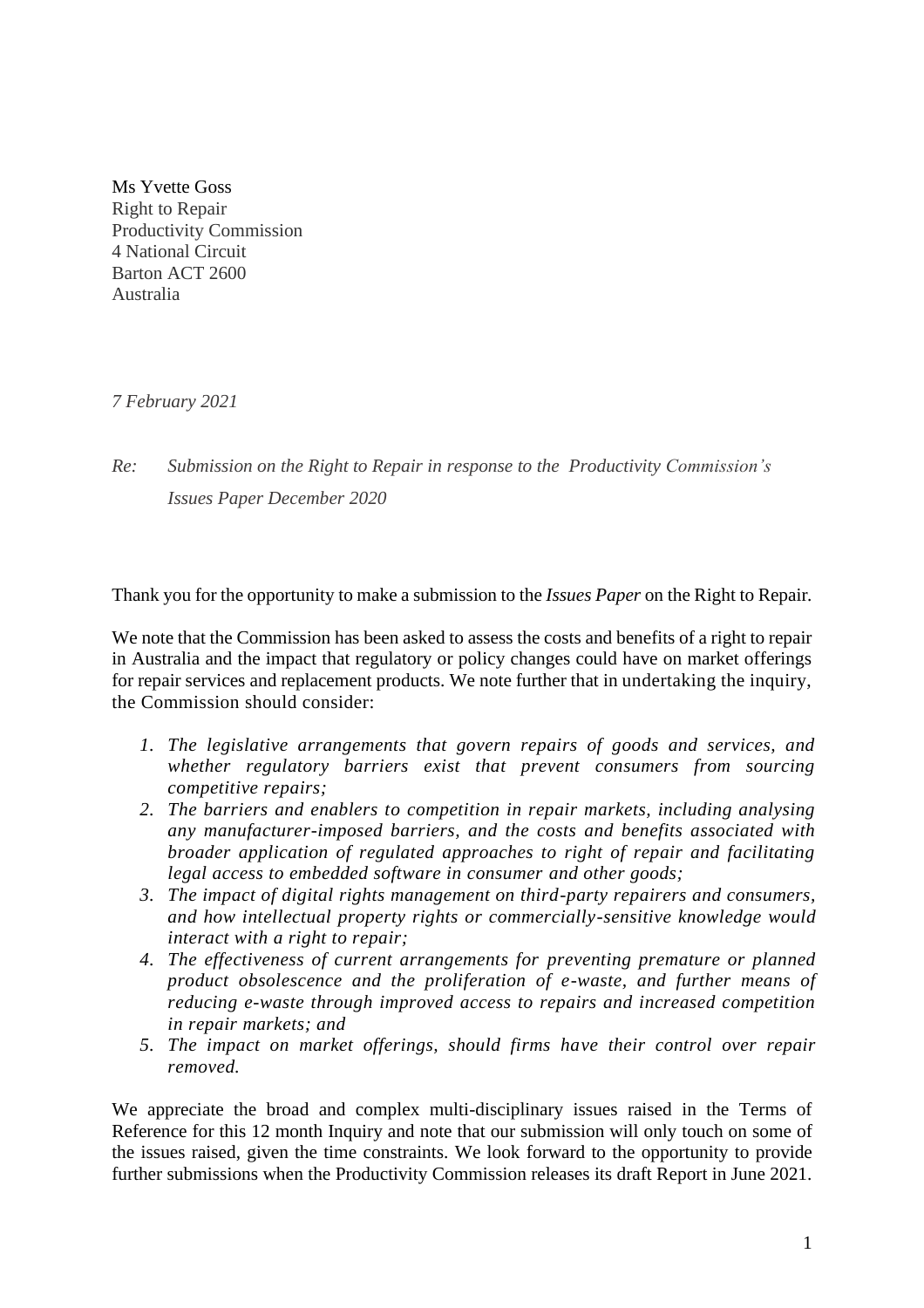We are Intellectual Property Law academics at Griffith University with a strong interest in the International Right to Repair movement. We are researching the intersection between Intellectual Property law, consumer and competition law and the international Right to Repair movement. We were also guest editors of the special edition of the 2020 *Australian Intellectual Property Journal:* entitled: *'Unlocking the Interface between IP and the Right to Repair'*<sup>1</sup> *,*  which includes a series of journal articles that provide an in-depth analysis of Australian IP laws, as both barriers and enablers, of the Right to Repair. It includes contributions on the US and EU regulatory responses to the Right to Repair.

Please feel free to contact us for further discussion.

Professor Leanne Wiseman Dr Kanchana Kariyawasam Griffith Law School Griffith Business School Griffith University Griffith University

<sup>1</sup> http://sites.thomsonreuters.com.au/journals/2020/12/29/australian-intellectual-property-journal-updatevol-31-pt-2/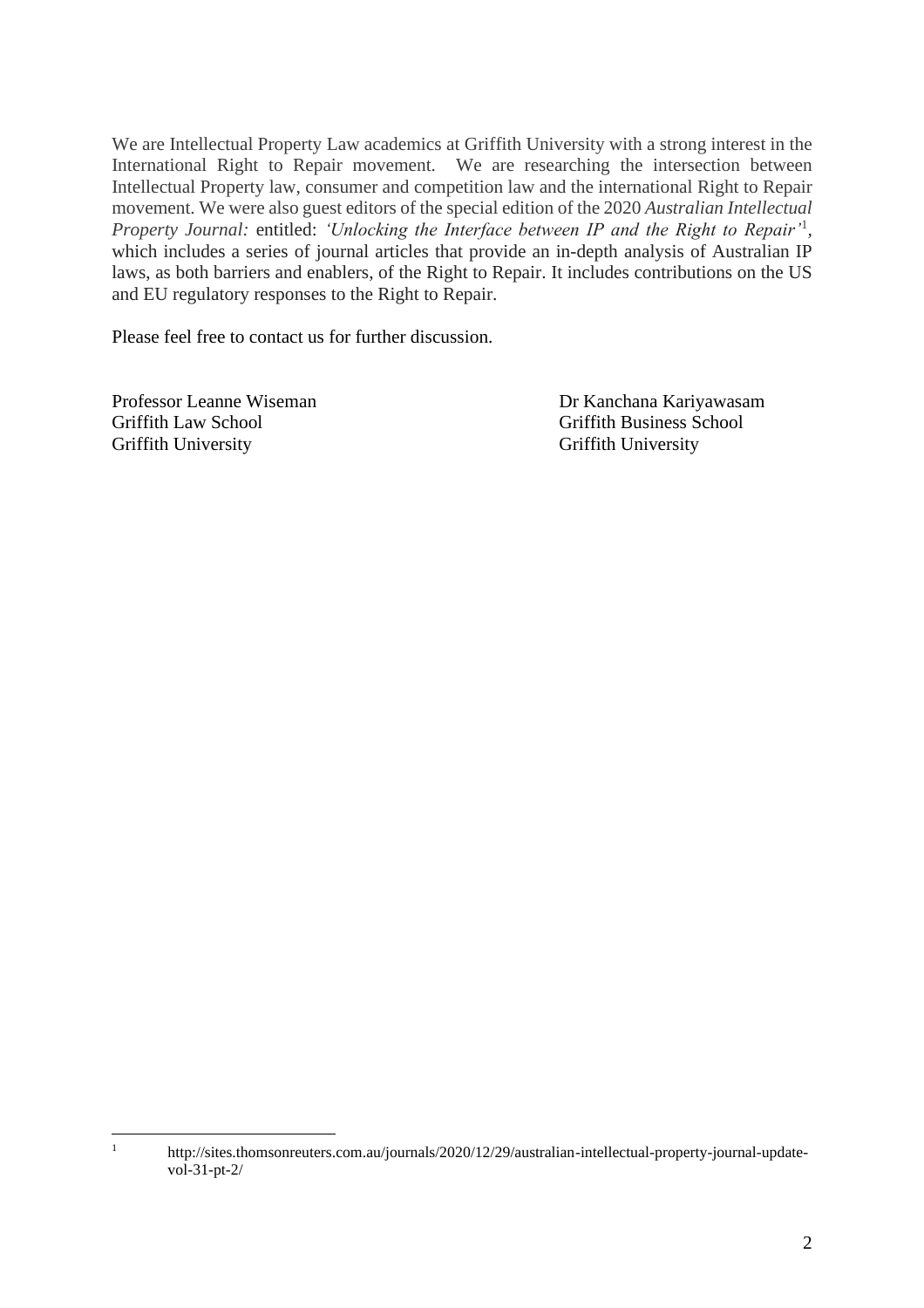Submission to Australian Productivity Commission's Issues Paper on the Right to Repair

# *INFORMATION REQUEST 1*

*What would a 'right to repair' entail in an Australian context? How should it be defined?*

An Australian 'Right to Repair' needs to consist of a series of unique legal, regulatory and policy responses to the broad range of issues identified in the Commission's Issues paper.

While there are a myriad of different definitions of what the expression 'Right to Repair' means in different contexts and different countries, put simply, at the heart of the Right to Repair movement is recognition of the fact that legal, regulatory and policy reform is needed to rebalance the relationship between global and national manufacturers of digital (or smart) goods and machinery and the customers who buy those goods to ensure that those consumers have reasonable access to the repair information and services, spare parts and tools that are necessary to keep those goods in good working order for reasonable product life spans. It also recognises that the inability to repair that consumers are currently experiencing is increasingly and globally important as countries transition to Circular Economies. However, what is important to note that in an Australian context, a right to repair will need to be incorporated into a range of regulatory responses at local, state and federal levels. A Right to Repair cannot be thought of in isolation. There are many different responses that will need to be developed across a range of regulatory regimes: competition and consumer law, intellectual property laws, environmental laws, taxation and insurance laws. The comprehensive submission by iFixit (Kyle Wiens) sets out a range of features that should be encompassed in Right to Repair regulatory responses. We support these arguments and believe that the experiences and knowledge shared in this submission highlight the similarity of challenges that US and Australian consumers face.

Along with a Right to Repair, consideration must be paid to the need for regulatory responses to the increasingly use of the unfair terms in consumer contracts that are accompanying software enabled products, devices and machinery. There needs to be recognition and action taken by regulators to address the power imbalance between consumers and manufacturers, as was been shown by the 23 recommendations made by the ACCC, in its 2019 Digital Platform's Inquiry Report<sup>2</sup> to ensure that Australian consumers are treated fairly and that their privacy is respected.

When thinking about consumer's inability to repair their own goods that is often imposed by end use licence agreements (EULAs), it is fundamentally important for regulators recognise the general inequity of the Australian Consumer Law's approach of placing the onus (and significant costs) onto individual consumers to prove the existence of unfair terms and to instigate legal actions to pursue a remedy. Instead, regulators should examine policy response that place positive obligations on manufacturers to make their commercial dealings with their customers more transparent and equitable. This shift in onus would make positive inroads to ensuring consumers are adequately informed when making choices about product choice.

With increasing concern over Australia's environmental future, it is not only consumers who have a role to play in reducing their consumption by reuse, repair and recycling their goods but

<sup>2</sup> https://www.accc.gov.au/about-us/tools-resources/social-media/transcripts/accc-digital-platformsinquiry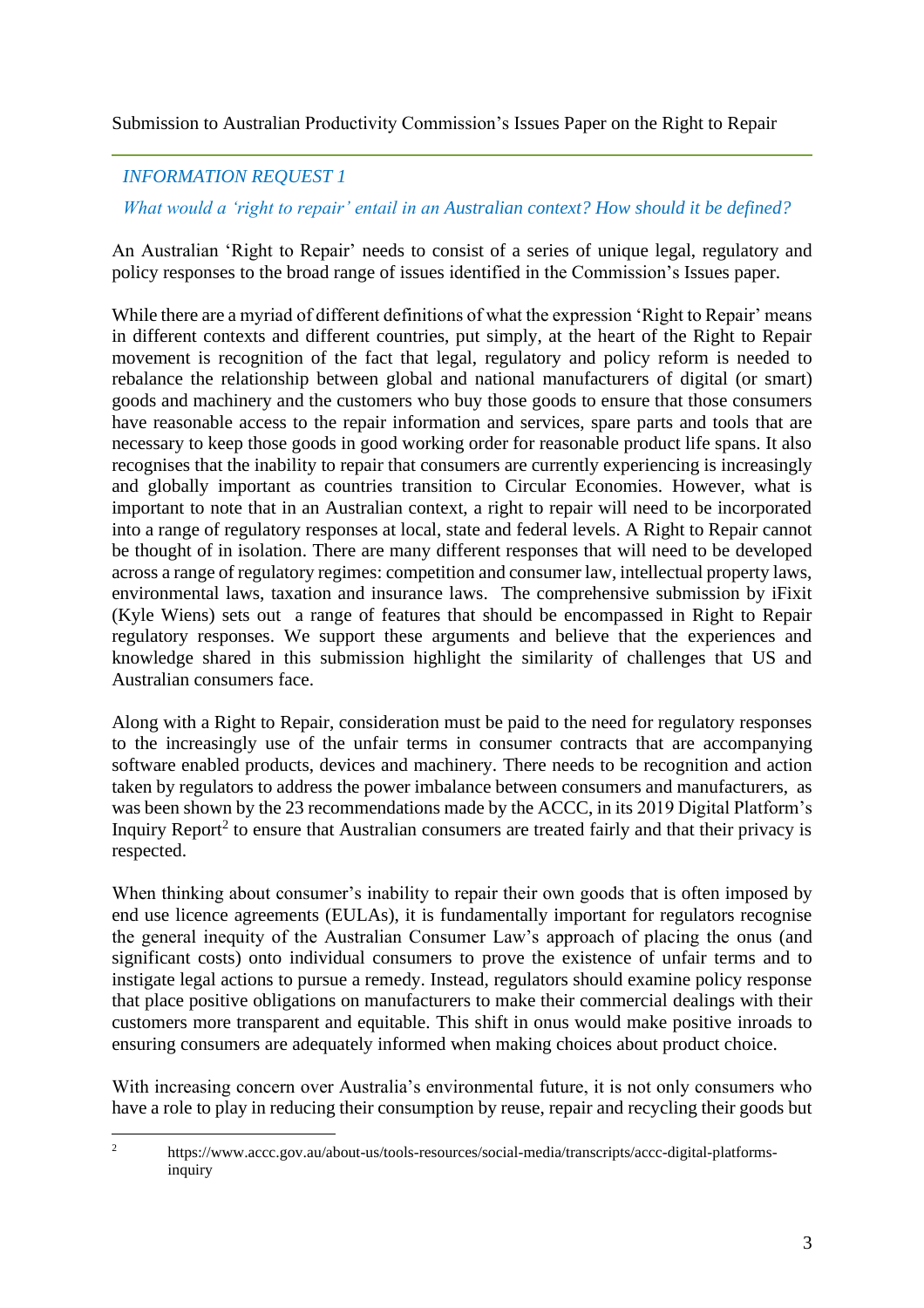also manufacturers who have an important role to play by accepting more responsibility for ensuring the longevity of their products and how their products will be disposed of responsibly at their end of life. Broader community education about encouraging reuse and repair of existing products and reinforcing the roles and responsibilities that both manufacturers and consumers have in contributing to Australia's environmental future should also be undertaken.

# *INFORMATION REQUEST 2*

- *a) What types of products and repair markets should the Commission focus on?*
- *b) Are there common characteristics that these products share (such as embedded technology and software or a high/low degree of product durability), and which characteristics would allow policy issues to be considered more broadly?*
- *c) If there are particular products that the Commission should focus on, what are the unique issues in those product repair markets that support such a focus?*

Given the breadth of the categories of consumer goods and machinery that are software enabled, we suggest that the Commission should not attempt to narrow the category of goods when examining barriers to repair. There are so many categories of products that now have proprietorial software embedded within them that to focus on one or two categories of goods would deny the breadth of the problem that confronts Australian consumers. It is not only consumer goods such as refrigerators, washing machines, lighting, tools, phones, computers, kitchen appliances such as toasters, coffee machines, almost every modern wearable devices made for the person such as Fitbits, smart watches and iPhones. It is not only personal and household appliances and devices that contain embedded software that can be locked and controlled by the OEMs. This problem extends far broader into industries such as medicine (with the Covid 19 crisis highlighting the life threatening situations caused by the inability to repair medical devices such as ventilators)<sup>3</sup>, agriculture and mining.

Given Treasury has already released draft legislation introducing a *Mandatory Scheme for Sharing of Motor Vehicle Service and Repair Information*, <sup>4</sup> we believe it is unnecessary for the Productivity Commission to concern itself specifically with the sharing of car repair and service information of Motor Vehicles. However, as there are a number of exclusions from this legislation, attention should be paid to the exclusions from the Scheme such as automatic vehicles, telemetry in vehicles and agricultural machinery.

Specifically excluding automatic vehicles and telemetry from this Scheme will limit the effectiveness of this scheme. Telemetry is used in many motor vehicles now and to exclude

<sup>3</sup> [https://uspirg.org/news/usp/new-senate-right-repair-bill-reduce-barriers-fixing-medical-equipment](https://uspirg.org/news/usp/new-senate-right-repair-bill-reduce-barriers-fixing-medical-equipment-including-ventilators)[including-ventilators.](https://uspirg.org/news/usp/new-senate-right-repair-bill-reduce-barriers-fixing-medical-equipment-including-ventilators) Specific legislation, *The Critical Medical Infrastructure Right-to-Repair Act of 2020,* was introduced to allow 'trained repair technicians to more easily access information and tools required to complete maintenance and repair of critical medical infrastructure in preparation for and as part of a response to the current COVID-19 crisis.'https://www.wyden.senate.gov/news/pressreleases/wyden-and-clarke-introduce-bill-to-eliminate-barriers-to-fixing-critical-medical-equipmentduring-the-pandemic-

<sup>4</sup> Available at<https://treasury.gov.au/consultation/c2020-128289>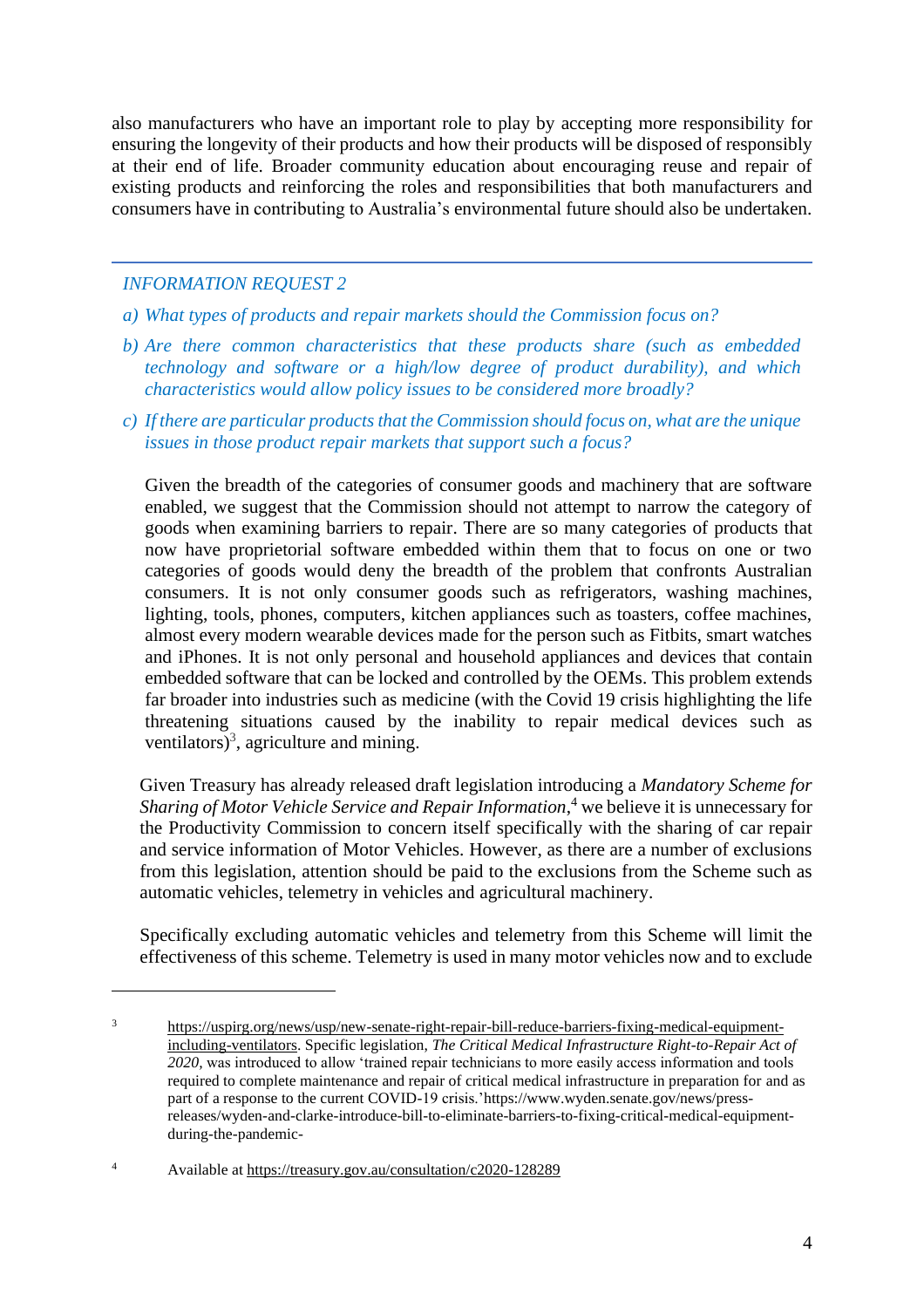this from the scope of the Scheme is a lost opportunity. Motor vehicle diagnostics and information that is sent directly to the manufacturer (and that no longer remains on board the motor vehicle) will be excluded from the sharing arrangements and thus tip the balance of access to information that enables repair too much in favour of the manufacturer and places the consumer and the independent repair industry at a severe disadvantage.

Concerns over data security and privacy are often one of the arguments that manufacturers and their agents use to oppose the idea of a consumer's right to repair. To argue that consumer data security is one of the reasons to restrict repairs overlooks the fact that consumers, who are able to control and access the content in their own products, would be able to delete or move the data on their phones, tablets or computers, thus ensuring that data remains private and is not available to others.

The inability of farmers to repair their tractors has attracted much attention and it is pleasing to see that the concerns over the lack of access to reasonable repair services for agricultural machinery are already the subject of examination by the ACCC in the *Agricultural Machinery: Aftersales Markets Inquiry*. <sup>5</sup> Farmers have long complained about the excessive costs charged by local dealerships for repair that they, or their local mechanics, could simply do themselves, if they were able to access the necessary information and software that is needed.<sup>6</sup> It costs \$1000s for farmers and local mechanics in rural and remote Australia to access the computer software needed to diagnose problems with agricultural machinery thus preventing farmers from fixing their tractors when needed or local mechanics from providing mechanical services to their farming communities. Agricultural dealerships have a monopoly on repair information forcing farmers to pay higher costs for repair and restricting the choice of repairers.

Importantly, as part of its examination into the issues which may be harmful to competition and to purchasers of agricultural machinery, the ACCC is also examining issues concerning *data ownership and management* within the agricultural industry, rightfully identifying that these issues raise significant privacy and competition concerns for farmers. Many of the technology providers' data ownership provisions in the EULAs and data licences that accompany the new digital agricultural machinery prevent farmers from accessing their data, thus restricting their ability to change from one technology provider to another. Inability to access their farm data has potentially serious competition issues.

The full consequences of the lack of ownership, control and access to machine (and agricultural) data that farmers are experiencing are yet to be fully explored and understood by regulators. However, it is not only farmers that are experiencing a loss of control of their data but also the consumers who adopt and engage with software-enabled goods. Many 'smart' wearable consumer goods, such as smart watches and iPhones, generate large amounts of data that is shared with manufacturers but not with the consumers who own those goods and many consumers are often seemingly unaware of this fact.

We suggest that the issues arising from the lack of ownership, control and access to data that consumers experience when using a broad range of digital goods is an issue that the Productivity Commission should also concern itself when examining the broader issues

<sup>5</sup> Available at [https://www.accc.gov.au/focus-areas/agriculture/agricultural-machinery-after-sales](https://www.accc.gov.au/focus-areas/agriculture/agricultural-machinery-after-sales-markets)[markets](https://www.accc.gov.au/focus-areas/agriculture/agricultural-machinery-after-sales-markets)

<sup>6</sup> https://news.griffith.edu.au/2018/11/23/do-australian-farmers-need-a-right-to-repair/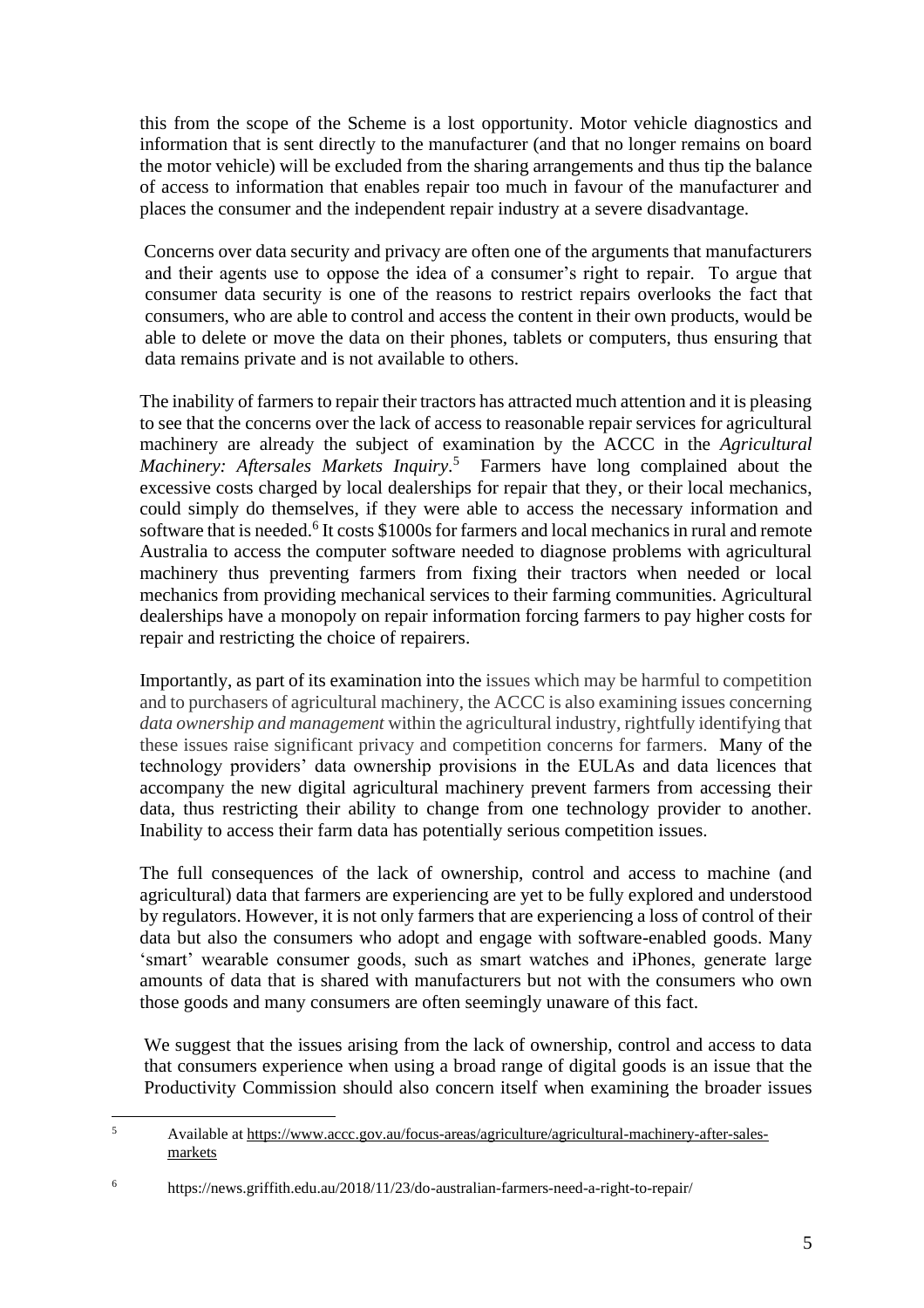relating to the inability of consumers to access repair and service information for the goods that they own.

We note that the national Consumer Data Right  $(CDR)^7$  has been introduced into the banking sector, and will soon, be expanded into other industries. This right gives consumers greater access to and control over their data and seeks to address many of the concerns facing consumers over management and use of their personal data. It aims to improve consumers' ability to compare and switch between products and services, and should encourage competition between service providers. While this holds much promise for consumers, it is not yet clear whether or how this right will impact more generally on consumers who purchase software enabled goods that generate data about their usage.

# *INFORMATION REQUEST 3*

- *a) Do the consumer guarantees under the ACL provide adequate access to repair remedies for defective goods? If not, what changes could be made to improve access to repair remedies? Are there barriers to repairing products purchased using new forms of payment technologies, such as 'buy now pay later'?*
- *b) Is the guarantee of available repair facilities and spare parts effective in providing access to repair services and parts? Or is the opt-out clause being widely used, making the guarantee ineffective?*
- *c) Should consumer guarantees seek to balance the broader societal costs of remedy choices (such as the environmental impacts of replacements) with consumer rights, and if so how? For example, should repairs be favoured as a remedy?*
- *d) Are consumers sufficiently aware of the remedies that are available to them, including the option to repair faulty products, under the ACL's consumer guarantees?*
	- *If not, would more information and education be a cost-effective measure to assist consumers understand and enforce guarantees? What would be the best way to deliver this information? What other measures would be more effective?*

It is important to note at the outset that the consumer protection laws in the ACL emphasise the importance of the repair that the *supplier of goods conducts*. However, the consumer guarantees, supplier warranties and consumer remedies emphasise the right of repair that the *original manufacturer or an authorised service provider* conducts.

In terms of assessing the effectives of the consumer guarantees in relation to repair, it is difficult to assess as there appears to be little evidence of the number of incidences or actions brought under the ACL's consumer guarantees with respect to repairs. It is therefore difficult to comment on how well these provisions are working in practice.

One particular improvement to the overall operation of the consumer protection provisions would be to amend the definition of 'consumer' for the purposes of the ACL. The definition of 'consumer' under the ACL currently captures any person who acquires goods or services for an amount not exceeding \$40,000 (or where the goods were acquired for personal, domestic or household use). The new threshold of \$100 000 coming into effect on 1 July 2021 will still leave many large pieces of machinery outside the scope of the consumer protection provisions.

<sup>7</sup> https://www.accc.gov.au/focus-areas/consumer-data-right-cdr-0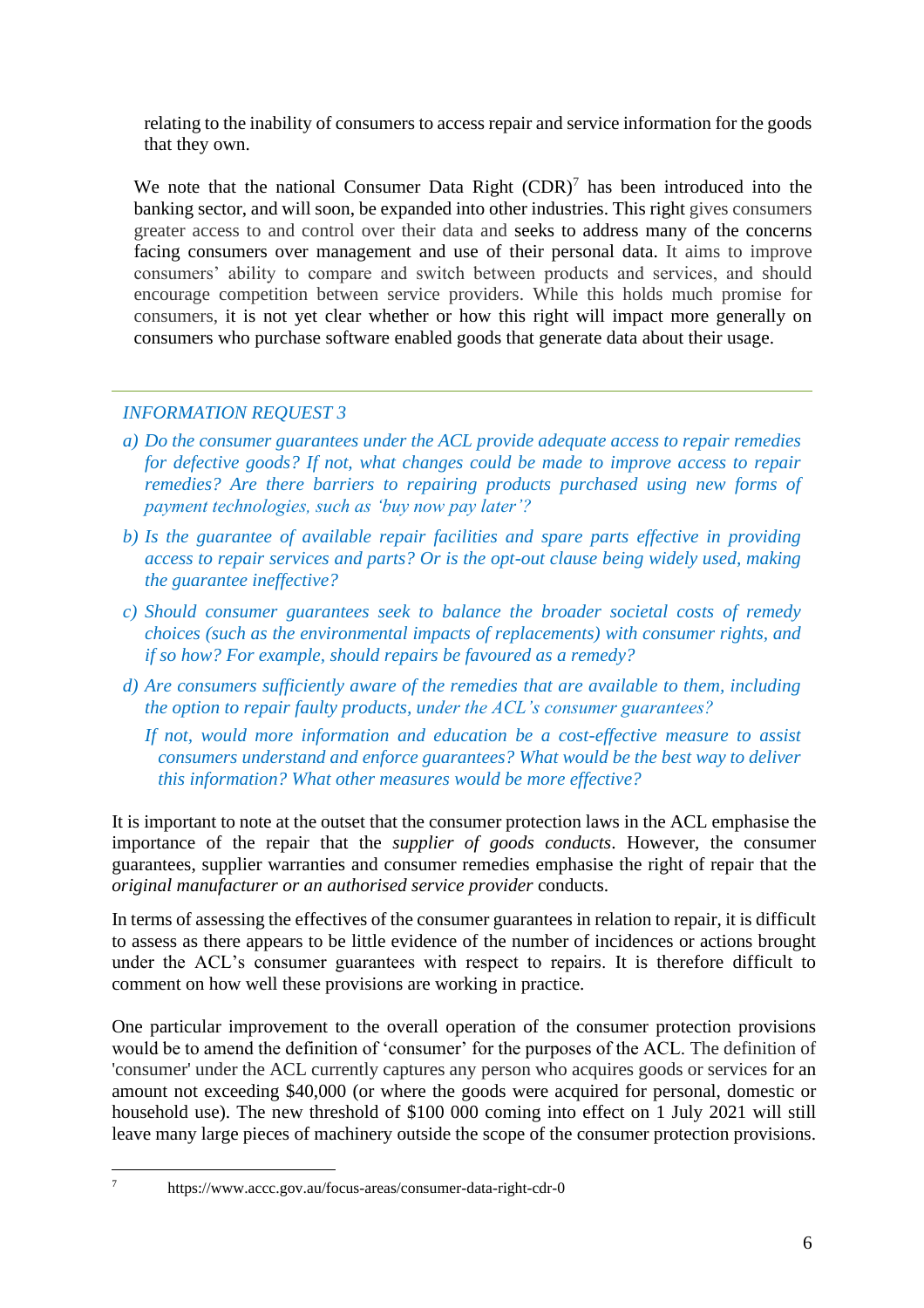For example, farmers who purchase large pieces of agricultural equipment, such as tractors or combine harvesters, whose costs far exceed the \$100,000 threshold will never have the protections of the consumer guarantee provisions nor the ACL' unfair terms provisions.<sup>8</sup> This exposes farmers as they are unable to access remedies under the consumer guarantees or under the unfair terms provisions for those terms in their software contracts that restrict their ability to repair or access repair information and services. The fact that farmers are not considered 'consumers' for the purposes of the ACL provisions more generally has been raised with the ACCC in general consultations about the introduction of the Consumer Data Right into new industries such as agriculture.

Another point to highlight is that the consumer guarantees do not apply to goods or services costing more than \$40 000 (soon to be \$100,000) that are normally used for business purposes (for example, installing industrial air conditioning to an office or a factory premises). On the other hand, business vehicles and trailers are also covered, *irrespective of cost* under consumer guarantees, provided they are used *mainly to transport goods.* The Act clearly statesthat rights to a repair do not apply to items worth more than \$40 000 (soon to be \$100,000) purely for business use, such as machinery or farming equipment.

The repairability of products by the original manufacturer or an authorised dealer has been of limited value to consumers for a number of reasons.<sup>9</sup> Recently, prohibitive costs,<sup>10</sup> manufacturers' unfair monopoly over the parts repair market,<sup>11</sup> and time and effort have discouraged consumers from pursuing Right to Repair as a consumer remedy.<sup>12</sup>

In 2018, a landmark decision of the *Australian Competition and Consumer Commission v Apple Pty Ltd*<sup>13</sup> ('the Apple case') confirmed that manufacturers who tell consumers that their warranty would not be honoured if they took their goods to a third-party repairer was a breach

<sup>&</sup>lt;sup>8</sup> Leanne Wiseman, Changes to Contract Laws could give small farming businesses more control over farmers [https://theconversation.com/changes-to-contract-laws-could-give-small-farming-businesses](https://theconversation.com/changes-to-contract-laws-could-give-small-farming-businesses-more-control-of-data-and-innovation-69275)[more-control-of-data-and-innovation-69275](https://theconversation.com/changes-to-contract-laws-could-give-small-farming-businesses-more-control-of-data-and-innovation-69275)

<sup>9</sup> Pascal Durand, 'Draft Report on a Longer Lifetime for Products: Benefits for Consumers and Companies (2016/2272(INI))' (2016/2272(INI), European Parliament-Committee on the Internal Market and Consumer Protection, 22 December 2016) 12, 9. The identified reasons include 'lack of access to spare parts, and their excessive cost, the cost of labour with respect to low-cost, imported products, the lack of appropriate information on how to carry out repairs and maintenance, the price and procedure involved, the increasing complexity of software and electronics, barriers to entry for independent repairers and self-repairers, the low reparability of products and their components, the insufficiency of replacement services for goods while they are being repaired'

<sup>10</sup> Radio New Zealand, 'Right to Repair in NZ', *Radio New Zealand*, 16 January 2019 <https://www.radionz.co.nz/national/programmes/summer-days/audio/2018678566/right-torepair-in-nz>.

<sup>11</sup> Christina Purcell, 'The Impact of "Right to Repair" Legislation on Innovation and Intellectual Property in the Automotive Industry' 38, 21; Henrik Riisgaard, Mette Mosgaard and Kristina Overgaard Zacho, 'Local Circles in a Circular Economy – the Case of Smartphone Repair in Denmark' (2016) 5(1) *European Journal of Sustainable Development* 109.

<sup>12</sup> Mostafa Sabbaghi et al, 'The Current Status of the Consumer Electronics Repair Industry in the U.S.: A Survey-Based Study' (2017) 116 *Resources, Conservation and Recycling* 137.

 $13$  (No 4) [2018] FCA 617.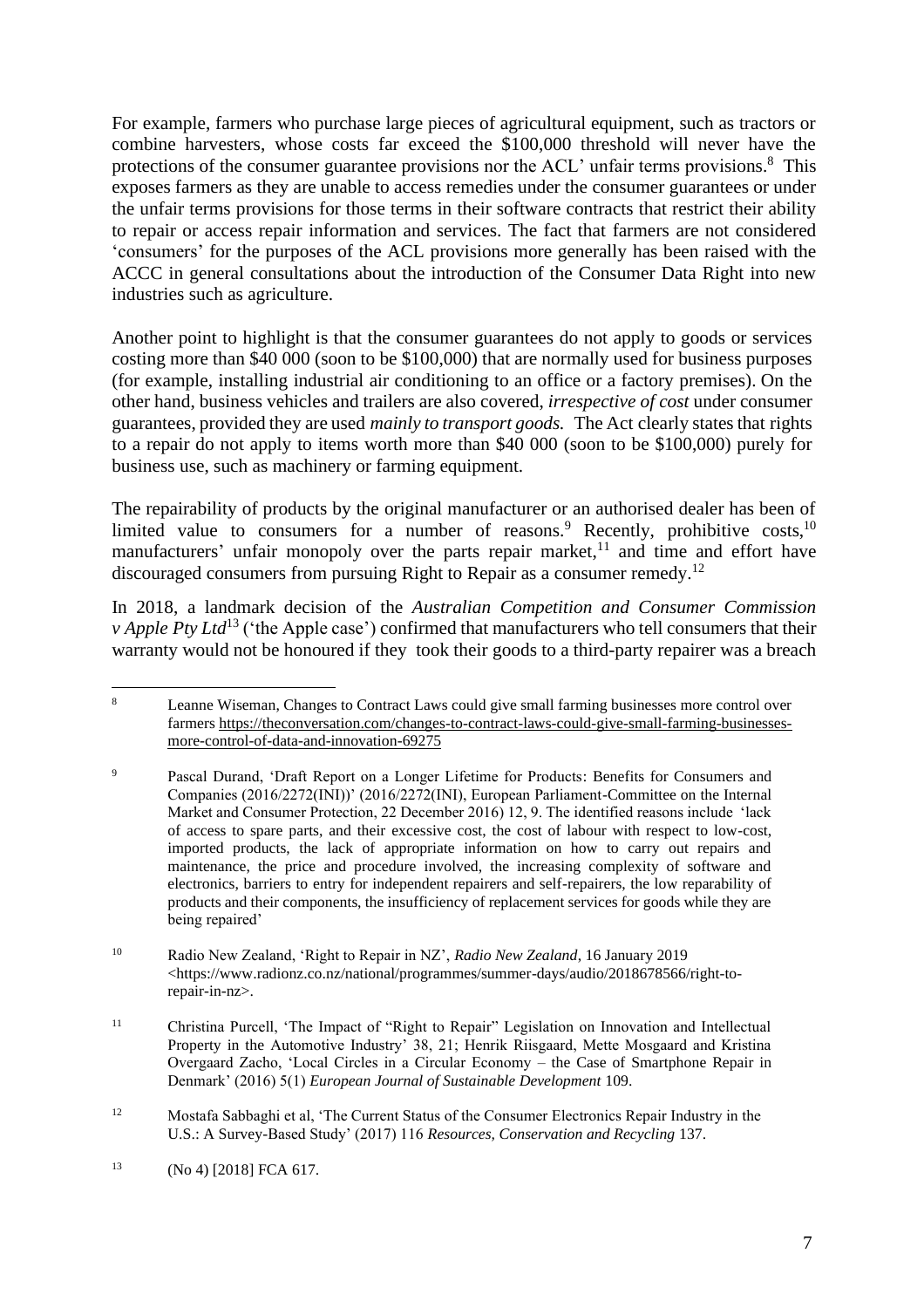of the Australian Consumer Guarantees in the ACL sent a strong message to the community that manufacturers should not be controlling the aftermarket to the exclusion of others. While this case was a landmark case from a consumer's point of view, despite this, anecdotally, some consumers are still under the impression that in some cases, third party repair could invalidate their warranty.

# **Consumers' awareness of their legal rights under the ACL's Consumer Guarantees.**

It is often difficult for consumers to find out about their full warranty rights or repair options with respect to the goods that they own, particularly their 'smart' goods, as there is often little or no contractual paperwork that accompany these goods, with the products' terms of service often being hosted on manufacturers' websites.

There is little doubt that consumers are generally unaware of their legal rights under the ACL consumer guarantees. In December 2020, we conducted an online survey of Australian Consumers' understanding of the ACL repair provisions and the right to repair movement.<sup>14</sup>

This survey examined a range of issues but for the purposes of this submission, we will focus on those responses concerning consumer understandings of their rights under the ACL, From the results of this survey, it was revealed that in terms of awareness and understanding of the ACL, that most consumers (82%) were aware that laws exist to protect their basic consumer rights under the ACL when purchasing electrical or electronic goods. However, by way of contrast, 56% were not aware of their ability to have their electronic goods repaired under the ACL. It was also found that a high percentage of consumers had minor to no understanding of their consumer rights. Additionally, 45% of participants had only an average understanding of their consumer rights under the ACL, while a high percentage of 38% had minor to no understanding of their consumer rights.<sup>15</sup>

We understand that there is already a lot of information about the ACL's consumer protections available through consumer organisations or Government, so it is not necessarily the case that more information about the ACL is needed. However, what is needed is a broader education and engagement campaign within the community (perhaps via media and social media) of the need for better understanding of the rights that consumers have under the ACL. However, anecdotally, consumers feel overwhelmed at the thought of the costs associated with having to seek legal advice or take action over a dispute with a large companies.

Public repair events and organisations, such as *Repair Cafes and Associations and individual repairers (such as Mend it Australia)*, serve a vital role in the community to increase awareness of the importance of repair to reducing E-waste and in turn, environmental sustainability. Local, State and Federal Government support for such organisations would increase the numbers, strength, patronage and availability of these services. A co-ordinated approach to these organisations could be supported through appropriate various levels of Government funding, which in turn, would reap benefits of reduction of 'smart' and physical goods ending up in landfill.

<sup>14</sup> Leanne Wiseman, Kanchana Kariyawasam, Pamela Saleme, Australian Consumers' Right to Repair Survey Dec 2020, Quantitative Analysis Report, Griffith University, Feb 2021

 $^{15}$  Ibid.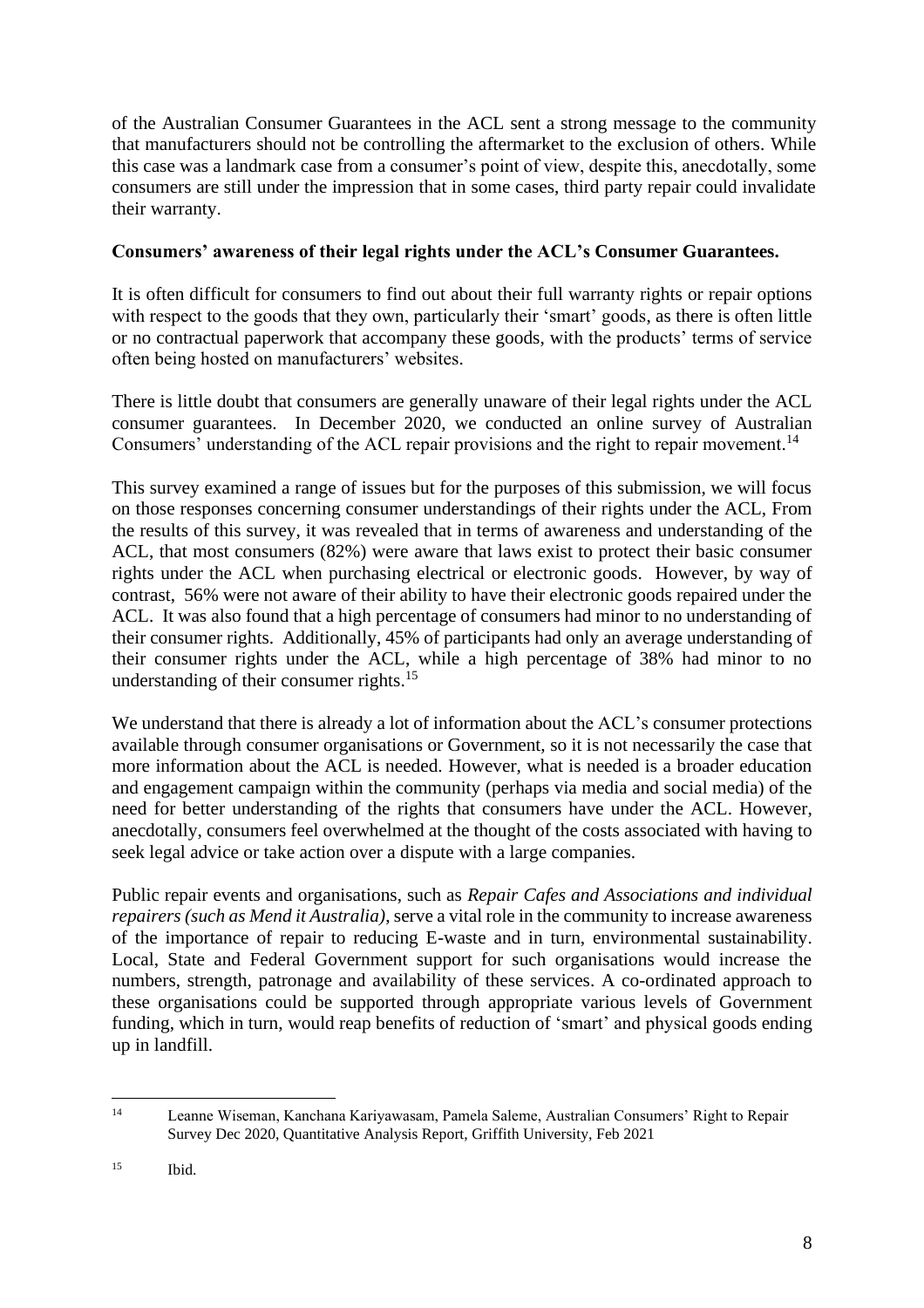There are a number of challenges faced by these voluntary repair organisations: including complexities and uncertainties around the lack of a national approach to regulating the repair of electrical or digital equipment; challenges in accessing and the costs associated with appropriate insurance coverage for their activities. We understand a number of Repair Cafes and associations have also made submissions to the Commission about the repair work they do and the challenges that they face and it is important for the Commission to understand the great work they are doing and the results they are achieving within their local communities.

### *INFORMATION REQUEST 5*

- *a) To what extent do current IP laws already facilitate repairs by consumers or independent third parties (e.g. the spare parts defence under the Design Act)?*
- *b) Are there any aspects of IP laws where consumers' rights with respect to repairs are uncertain?*
- *c) Do current IP protections (e.g. intellectual property rights, technological protection measures, end-user licencing agreements) pose a significant barrier to repair in Australia? If yes, please comment on any or all of the following:*
	- *the specific IP protections that prevent consumers from sourcing competitive repairs and/or inhibit competition in repair markets*
	- *the types of products or repair markets these barriers mainly affect*
	- *the prevalence of these barriers*
	- *the impacts of these barriers on third party repairers and consumers (e.g. financial cost, poorer quality repairs)*

#### (continued next page)

- *options for reducing these barriers and their associated benefits, costs and risks (including potential impact on market offerings).*
- *d) In what ways might government facilitate legal access to embedded software in consumer and other goods for the purpose of repairs? What are the pros and cons of these approaches?*

At the heart of the legal and regulatory barriers to repair is the IP law regime. Manufacturers of digitally enabled goods use the IP in the computer software to 'lock' up the goods, and service and repair information, which, in effect 'tethers'<sup>16</sup> consumers to the manufacturers for repair and service. Manufacturers rely upon the copyright scheme of technological protection measures (TPMs) developed in the 1990s to protect music and other copyright content online, to prohibit access to the underlying software programs that are now embedded in everyday smart appliances, cars and machinery. It is not only copyright and TPMs over the embedded software that are being used to prevent access and repair but also contributing to the problem are the copyright end use licence agreements (EULAs) that restrict access to the technology and the repair information in service manuals. Patents, trademarks, designs, and confidentiality in the hardware, software, spare parts and repair manuals are also being used to control the aftermarket of spare parts, repairs and servicing. Intellectual Property law is one of the key

<sup>16</sup> Hoofnagle, C., Kesari, A., Perzanowski, A., 'The Tethered Economy', (2019) 87 *The George Washington Law Review* 783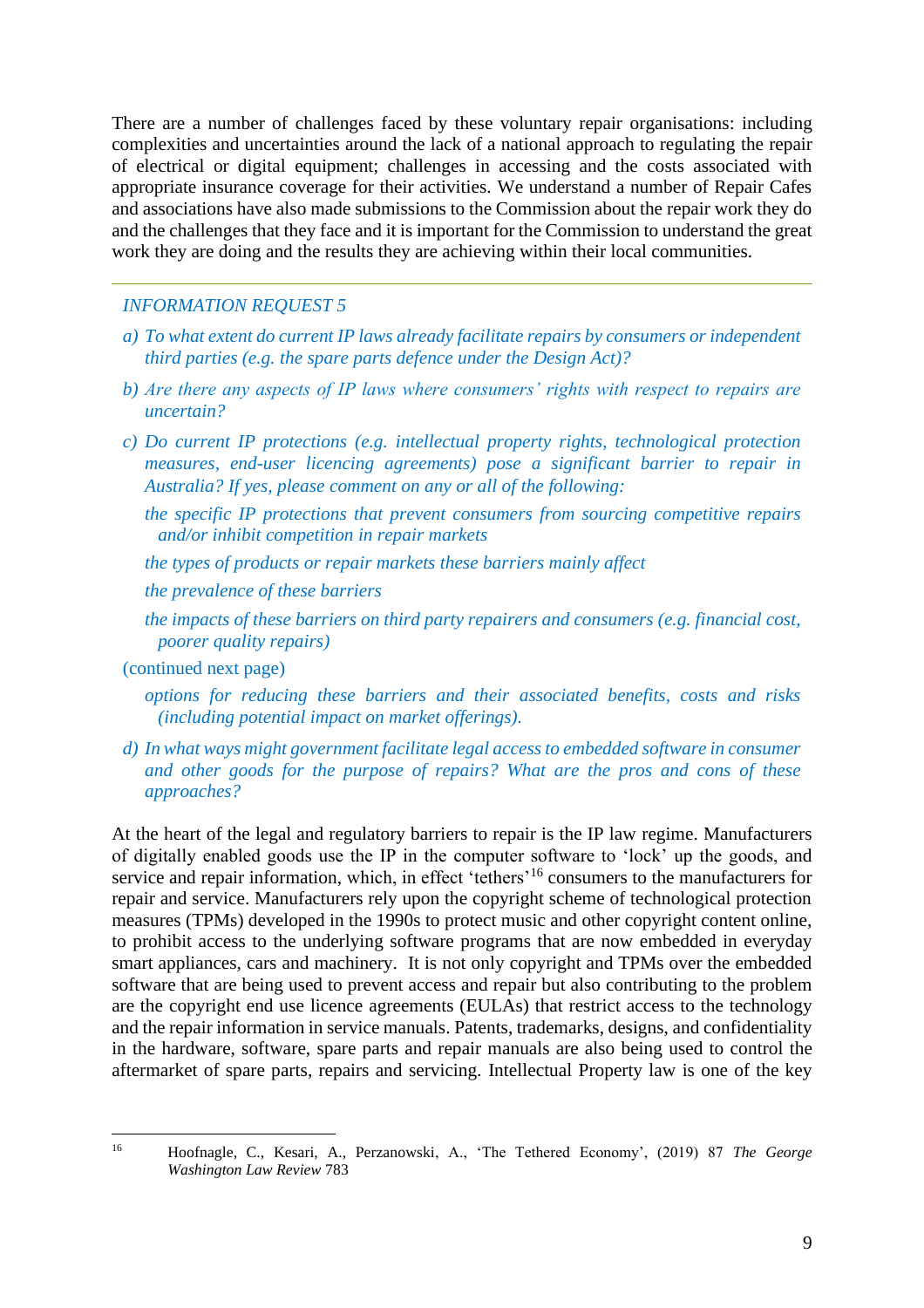ways used by manufacturers to restrict access to not only repair and service information but also diagnostic programs and spare parts.

As Kyle Wiens from iFixit highlights: 'Repairing modern appliances and machinery requires 'access to diagnostic codes, circuit layouts and replacement parts that manufacturers zealously protect. And refurbishing can require access to proprietary tools that manufacturers have been historically reticent to share.<sup>17</sup>

However at the outset, it is important to note that many smart goods and machinery that require repairing do not directly interfere with the intellectual property of the manufacturers. Despite this, manufacturers continue to cite protection of the 'Intellectual Property' as one of the key reasons for their opposition to the Right to Repair. Repair does not necessarily involve the duplication of copyright works, nor the making of a patented article nor the reproduction of a registered design. Basic information about how a product works and how that product functions is not necessarily the subject matter of intellectual property law.

Intellectual Property Laws should not be operating to prevent a smart consumer product or good from working or from being repaired. Amendments to Intellectual Property laws should be considered that prevents the with-holding or non-disclosure of crucial repair and service information that would ensure that the products remain in use for longer and that they do not end up in landfill. For example, under the *Mandatory Scheme for Sharing of Motor Vehicle*  Service and Repair Information,<sup>18</sup> repair and service information protected by copyright are the subject of the mandatory sharing scheme. This approach could be adopted for broader categories of goods, other than motor vehicles.

With respect to way in which Intellectual Property Laws facilitate (or inhibit) repair, it is necessary to examine the Patents Act, the Designs Act, the Trade Marks Act, and the Copyright Act. Each of these different forms of Intellectual Property both facilitate and inhibit repair in a different way.<sup>19</sup>

However, the complexities and practical application of each of the IP regimes when it comes to thinking about a right to repair, requires further research. Australia is party to a number of international treaties and bilateral trade agreements that cover the full range of intellectual property laws and accordingly, a full and detailed understanding of Australia's international and national IP laws is necessary to understand how a right to repair could interact with Australia's intellectual property laws.

<sup>17</sup> Kyle Wiens, 'Intellectual Property is putting the Circular Economy in Jeopardy,' The Guardian, 3 June 2014, [https://www.theguardian.com/sustainable-business/intellectual-property-circular-economy](https://www.theguardian.com/sustainable-business/intellectual-property-circular-economy-bmw-apple)[bmw-apple.](https://www.theguardian.com/sustainable-business/intellectual-property-circular-economy-bmw-apple) See also Kyle Wiens, Design for Repair, available at https://www.theguardian.com/sustainable-business/design-repair-empowering-consumers-fix-future

<sup>18</sup> Available at<https://treasury.gov.au/consultation/c2020-128289>

<sup>19</sup> See Christopher Heath and Anselm Kamperman Sanders (eds), 'Spares, repairs, and intellectual property rights : IEEM international intellectual property programmes, Conference Proceedings, Kluwer, 2009. See also Leanne Wiseman and Kanchana Kariyawasam (eds), 'Unlocking the Interface between IP and the Right to Repair' Special Edition, (2020) 31:2 *Australian Intellectual Property Journal* Special Edition.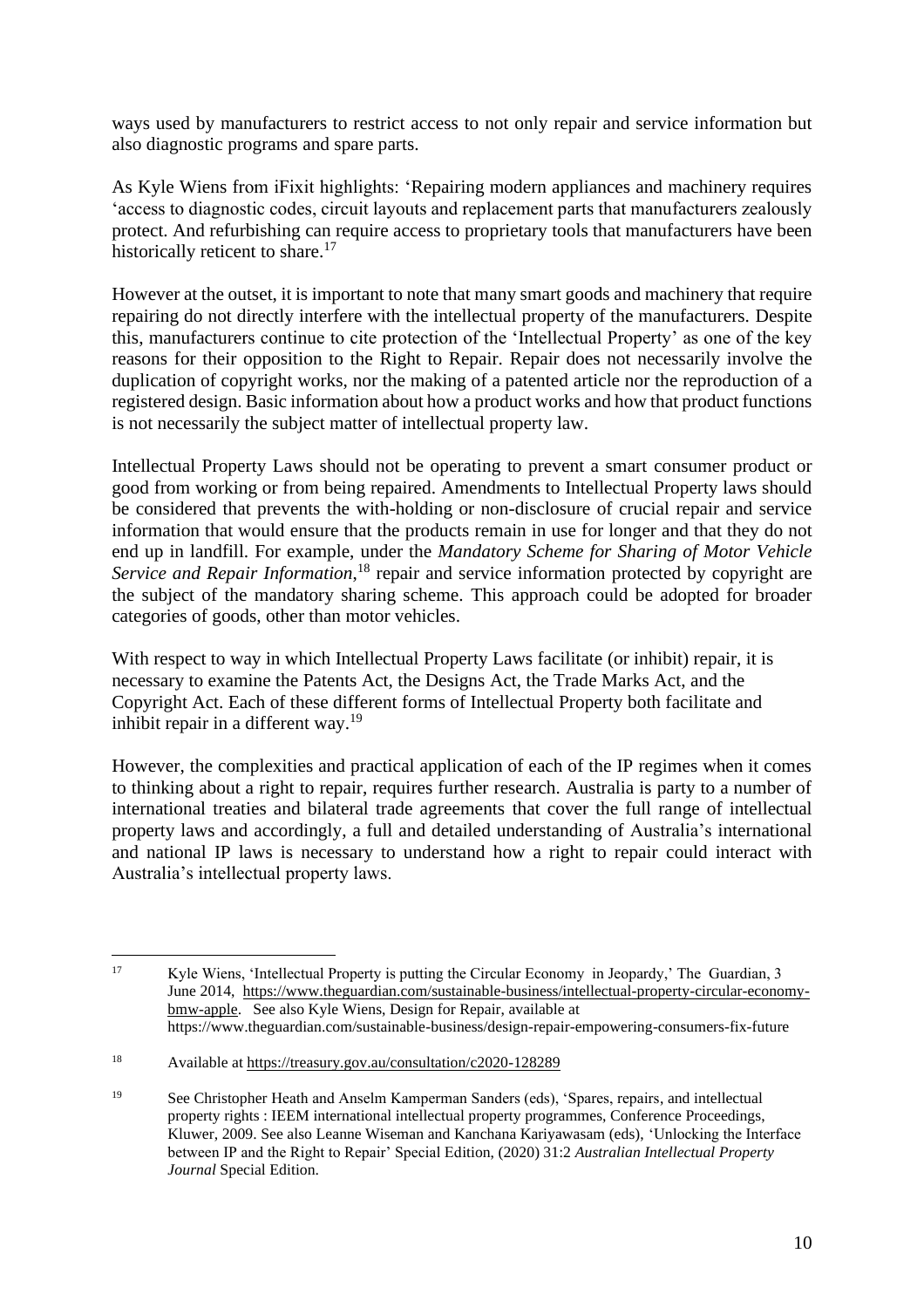Put simply, with respect to **Patent Law**, the recent High Court decision in *Calidad Pty Ltd &*  Ors v. Seiko Epson Corporation & Anor<sup>20</sup> 'has provided a very important clarification of the rights of users of products to enable them to be repaired and reused patented products. By accepting the doctrine of exhaustion in Australia, for the first time in 112 years, the High Court has given consumers the opportunity to increasingly recycle and reuse, rather than to discard, products when they have the potential for further use.<sup>21</sup> Thus Australian Patent Law now recognises and facilitates the right to repair patented goods.

With respect to **Designs Law**, while there is an existing repair defence, we have highlighted the inadequacies and the limitation of this repair defence in 'Revisiting the Repair Defence in the Designs Act (2003) in Light of the Right to Repair Movement and the Circular Economy'.<sup>22</sup> We suggest that there is need to further review not only the Designs Act's repair defence, as despite what some may think, this defence does not give consumers a general to repair 'smart' goods that are protected by design protection.<sup>23</sup> Designs Law, rather than focussing solely on the visual appearance of the product or article, could be used to incentivise repairability. There are many ways for this to happen, yet of course, the full implication for design owners and design users would need further research to examine the full impact upon both the rightsholders and the consumers. One example might be for a fee discount to be offered to applicants seeking design registration for their products where those designs are eco-friendly or where the design encourages or facilitates repair. Suggestions such as these require further investigation and research however, Designs Law, like other IP regimes, should be reviewed more broadly to take into account the broader social and environmental goals, inspired by Australia's commitment to the UN Sustainable Development Goals.

# **Copyright**

While Copyright law is a right to prevent the unlawful copying of copyright works, copyright is one of the key forms of intellectual property being relied upon by manufacturers to restrict access to repair and service information for software enabled devices and machinery. The combination of copyright in the instruction manuals, along with End Use Licence agreements, technological protection measures (TPMs) and digital rights managements being used in software-enabled goods, consumers are finding themselves locked out the products they own but also from accessing basic product information in many instances.

Under Australian Copyright law, there is no recognised defence of repair. The fair dealing defences are purpose specific and repair could never be argued to be a fair dealing of a copyright work in Australia. None of Australia's current permitted fair dealing purposes (criticism and review, research and study, reporting the news, judicial proceedings, parody and satire, disability rights) would cover repairs. To allow consumers or third party repairers to access to repair information, one option would be to add a further defence of fair dealing in

<sup>20</sup> [https://www.hcourt.gov.au/cases/case\\_s329-2019](https://www.hcourt.gov.au/cases/case_s329-2019)

<sup>21</sup> https://www.gtlaw.com.au/news/gilbert-tobin-client-calidad-succeeds-landmark-high-court-patentappeal

<sup>&</sup>lt;sup>22</sup> Leanne Wiseman and Kanchana Kariyawasam, 'Revisiting the Repair Defence in the Designs Act (2003) in Light of the Right to Repair Movement and the Circular Economy' in Leanne Wiseman and Kanchana Kariyawasam (eds), 'Unlocking the Interface between IP and the Right to Repair' Special Edition, (2020) 31:2 *Australian Intellectual Property Journal* 36

<sup>23</sup> Ibid.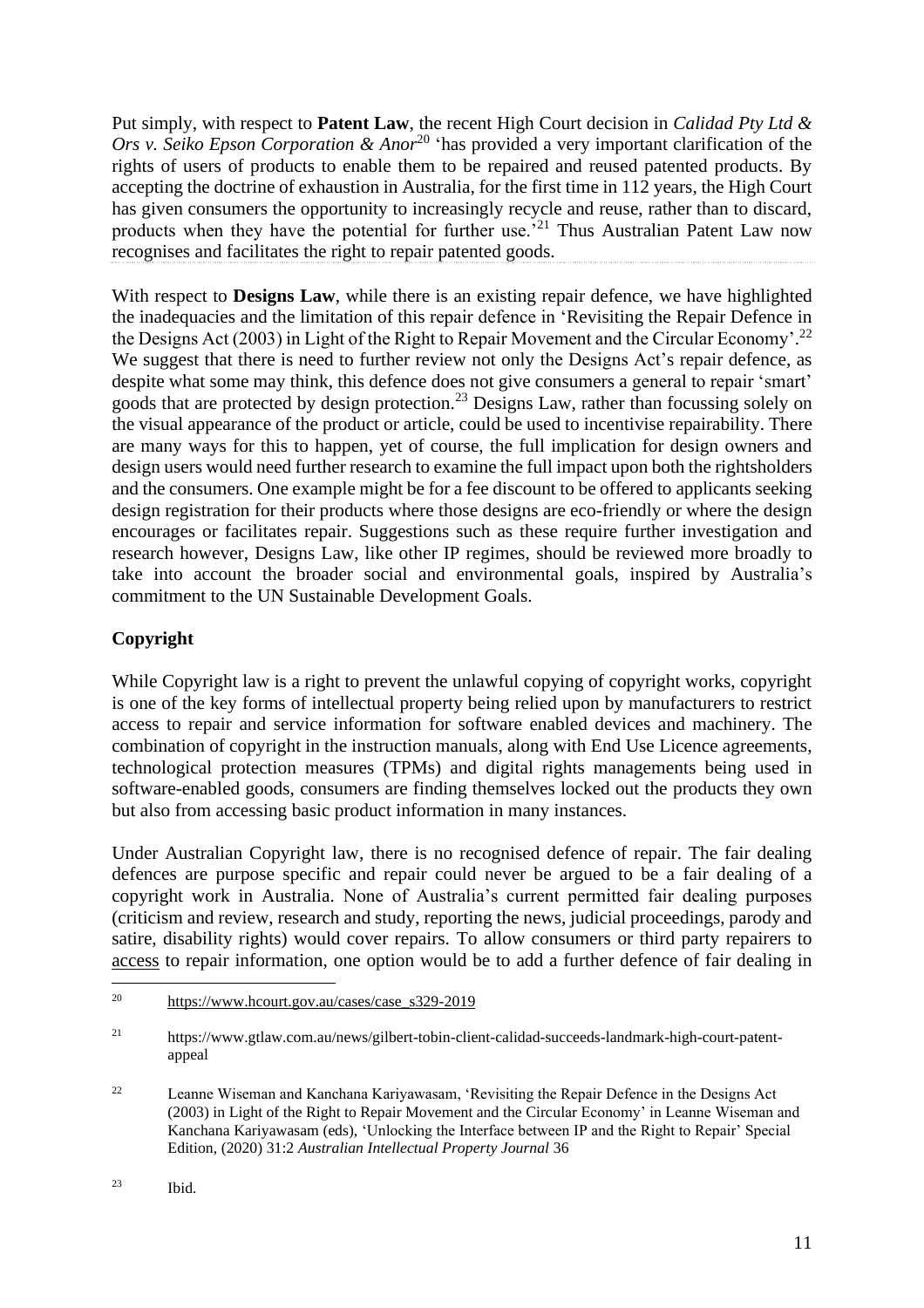respect of the right of repair. It should be noted clearly that mere reading of the repair or service manual does not involve a breach of copyright.

The Productivity Commission has already recommended the adoption of a US style Fair Use in Australia, which could arguably allow for repair as a potential defence to an action for copyright infringement.

# **Technological Protection Measures**

Manufacturers' use of technological protection measures (TPMs) or digital locks over software enabled goods are also one of the key barriers to repairability. As Graeme Austin notes: 'Right to Repair advocates claim that legal prohibitions against circumventing TPMs that control access to copyright-protected works impose barriers to repairing these goods.<sup>24</sup> Recognition of this problem has led to exceptions to anticircumvention prohibition regimes.<sup>25</sup> Austin argues that these initiatives overlook a key question: whether, in the context of copyright-protected computer programs, the concept of a [copyright] "work" includes the function performed by those programs. He argues that 'disaggregating "function" from the "work" requires a closer look at basic copyright principles and his analysis suggests that, far from being the enemy of the right to repair, basic copyright principles can be enlisted in its cause.<sup>' 26</sup> We support and agree with this hypothesis that copyright and TPMs protect copyright works in computer enabled goods from copying and are not, and should not be, about protecting the actual functioning of a good or product.

### **End Use Licence agreements**

End Use Licence agreements originated with the sale of shrink wrapped media such as floppy disks, CD and DVDs. These ensured that the copyright content of that product was protected from copying. However, they are now being used for all software enabled goods. These contracts are non-negotiable and generally appear on the websites of the manufacturers and often in language that highly skilled lawyers are trained to read, not everyday consumers.

To use the use of EULAs in agriculture as an example, it has been argued by some agricultural manufactures and their agents that farmers are in fact businesses and thus should not be given the protections of consumer law. However, this fails to recognise the huge bargaining imbalances between farmers and their farming enterprises and the huge multinational corporations who are the agricultural technology providers, such as John Deere. It appears to be suggested that farmers willingly accept the terms of service when turning on their tractors and machinery. However, there is little or no evidence to support those claims. Having worked closely with farmers on a range of challenges associated with the introduction of digital

<sup>&</sup>lt;sup>24</sup> Graeme Austin, 'Anti-circumvention provisions and the function of the Work' in Leanne Wiseman and Kanchana Kariyawasam (eds), 'Unlocking the Interface between IP and the Right to Repair' Special Edition, (2020) 31:2 *Australian Intellectual Property Journal* 92

<sup>&</sup>lt;sup>25</sup> In 2018, the US Copyright Office recognised a right of repair as an exception to their scheme of technological protection measures. This exception will be up for review in 2022 as this is part of the three yearly review conducted by the Library of Congress to update and review exceptions to s 1201 of the US Copyright Act.

<sup>26</sup> Graeme Austin, n 24.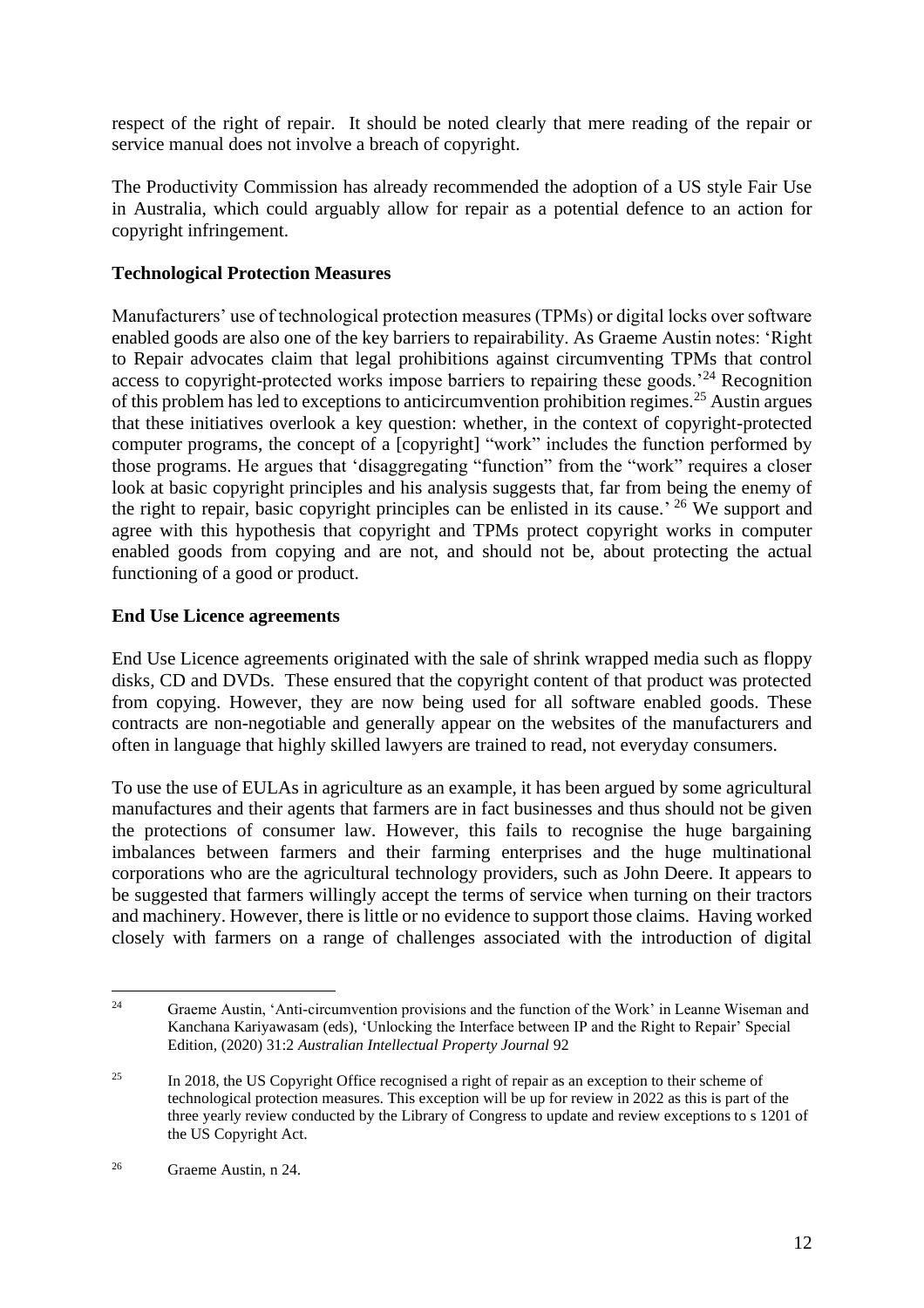technologies on farm, including concerns over data ownership, control and access, we strongly disagree.<sup>27</sup>

Research conducted in 2015-2016 as part of a Federally funded research project on the barriers to the adoption of digital agriculture in the Australian agricultural industries, *Accelerating Precision Agriculture to Decision Agriculture (P2D)*, <sup>28</sup> revealed not only a lack of trust in the way in which their data was being collected, stored and managed by agricultural technology providers but also the fact that more generally *farmers were generally unaware of the terms of the software licences that accompanied the new digital equipment that was being adopted on their farms.*

The Producer Survey<sup>29</sup> that was conducted as part of the P2D project revealed that 47% of *primary producers surveyed say they have no understanding and an additional 27% said they have little understanding of the terms and conditions of licence agreements before signing up to a new software or service, particularly where the service is provided online*."

We concluded that: "the fact that so many producers are unaware of the terms that govern the ownership and use of, and access to, their data indicates that there appears to be very little discussion about issues relating to data ownership or access prior to entering a contract for agricultural technology or services. As producers do not understand the implications of what they are signing, they are often unaware of how much control the service provider is asserting over their data or the extent to which their data is being shared and traded. This has significant consequence for the agricultural industry as a whole, as it forms the basis for the lack of trust that producers have towards some of the new digital services and products on offer." $30$ 

To allay the mistrust that farmers have with the agricultural technology providers' terms of service for their agricultural machinery, the USA, NZ, EU and now Australia have developed Codes of Conduct that encourage best practice in data management and contracting principles for agricultural technology providers when dealing with farmers.<sup>31</sup>

<sup>&</sup>lt;sup>27</sup> We both are members of the Australian Centre for Intellectual Property in Agriculture [\(www.acipa.edu.au\)](http://www.acipa.edu.au/) and since 2015, have worked with Australian farmers on a range of challenges arising from the adoption of digital agricultural technologies. A submission has been made on some of these issues to the ACCC's *Agricultural Machinery: Aftersales Markets Inquiry in 2020.*

<sup>28</sup> https://www.crdc.com.au/precision-to-decision

<sup>29</sup> Zhang, A., Baker, I., Jakku, E. and Llewellyn, R. (2017). ''Accelerating precision agriculture to decision agriculture: The needs and drivers for the present and future of digital agriculture in Australia. A cross industries producer survey for the Rural R&D for Profit 'Precision to Decision' (P2D) project. CSIRO and Cotton Research and Development Corporation, Australia. Available at https://www.crdc.com.au/sites/default/files/P2D%20producer%20survey%20- %20CSIRO%20Final%20Report.pdf

**<sup>30</sup>** Wiseman, L and Sanderson J, 'The Legal Dimensions of Digital Agriculture in Australia: An Examination of the Current and Future State of Data Rules Dealing with Ownership, Access, Privacy and Trust, Accelerating Precision Agriculture to Decision Agriculture, CRDC and Griffith University and USC Australia, 2017. Available at https://www.crdc.com.au/sites/default/files/P2D%20Legal%20Dimensions%20- %20Griffith%20USC%20Final%20Report.pdf

<sup>31</sup> For further explanation of these Data Codes of Conduct, see Jay Sanderson, Leanne Wiseman, Sam Poncini, 'What's behind the ag-data logo? An examination of voluntary agricultural data codes of practice' (2018) *International Journal of Rural Law and Practice,* available at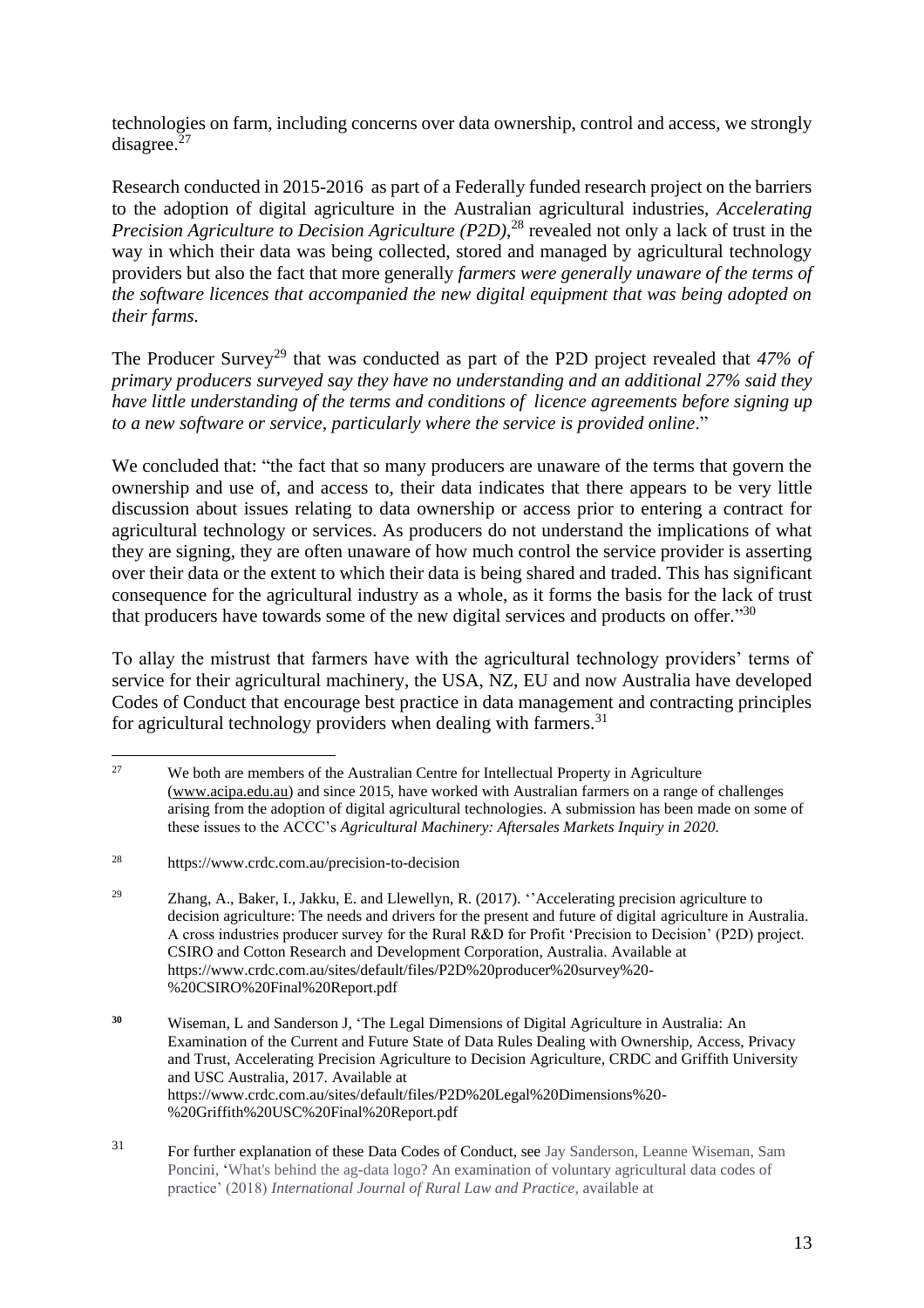This research, including identifying the restrictions imposed on farmers' ability to repair their machinery, has created interest and been adopted by national and international agricultural policy makers who are developing policy responses for the impact of digitalisation on farmers and agricultural industries.<sup>32</sup>

This very issue of mistrust of technology providers and of their terms of use is not restricted to farmers nor is it restricted to data. It was recognised that within agriculture the sophisticated agricultural machinery comes with equally sophisticated and complex software contracts that not only restrict farmers' rights to repair their tractors but also forces them to use only authorised repairers.<sup>33</sup> Recommendations were made to Government and Agricultural Industry stakeholders that with respect to technology agreements, policies should be developed to ensure that there was more transparency by agricultural technology providers that the terms of the licences that bound farmers should be clearly explained and made available to farmers.<sup>34</sup>

This issues that confront farmers who adopt new technologies on farm are no different to the issues facing consumers who are buying everyday software enabled goods. When buying goods with software embedded within it, consumers are assumed to have read through 'voluminous, nonnegotiable documents, written to benefit corporations in exchange for access to their services.' <sup>35</sup> There is general mistrust by consumers of the effect of the expansive terms of service that they are generally obliges to sign up to.

As the New York Times opined: 'Technology companies will assert that none of their policies are mandatory – if customers don't want to accept them, they can close their account to decline to sign up in the first place. But many companies have made their services so essential that opting out is not a feasible option, and customers are often presented with new terms at the moment they most need to use a service. Consider how difficult it would be to avoid signing

<sup>35</sup> Editorial Board, 'What happens when you click 'Agree?', 2021 <https://www.nytimes.com/2021/01/23/opinion/sunday/online-terms-of-service.html>

[https://epress.lib.uts.edu.au/journals/index.php/ijrlp/article/view/6043.](https://epress.lib.uts.edu.au/journals/index.php/ijrlp/article/view/6043) The Australian Farm Data Code is available here: https://nff.org.au/programs/australian-farm-data-code/.

<sup>32</sup> Australian Council of Learned Technologies (ACOLA), The Future of Agricultural Technologies, 2020, available at [https://acola.org/hs6-future-agricultural-technologies/;](https://acola.org/hs6-future-agricultural-technologies/) OECD, Issues around data governance in the digital transformation of agriculture, *The farmers' perspective,* 2020, available at [https://www.oecd-ilibrary.org/agriculture-and-food/issues-around-data-governance-in-the-digital](https://www.oecd-ilibrary.org/agriculture-and-food/issues-around-data-governance-in-the-digital-transformation-of-agriculture_53ecf2ab-en)[transformation-of-agriculture\\_53ecf2ab-en](https://www.oecd-ilibrary.org/agriculture-and-food/issues-around-data-governance-in-the-digital-transformation-of-agriculture_53ecf2ab-en)

<sup>&</sup>lt;sup>33</sup> This is one example the restriction on accessing repair in a John Deere's technology agreement [https://www.deere.com.au/assets/pdfs/region-4/parts-and-service/warranty/warranty](https://www.deere.com.au/assets/pdfs/region-4/parts-and-service/warranty/warranty-statements/AU_wty_statement.pdf)statements/AU wty statement.pdf. Similarly, there are restrictions placed on available repairs on wearable devices: see Garmin Watch Repair and Warranty Availability of Repair Facilities & Parts, Including Out of Warranty Service Garmin products, including its wearable products, include complex integrated components. *Repair of integrated component parts, such as cracked screens or broken integrated bands, may not be possible outside of Garmin factory conditions.* Therefore, facilities or spare parts may not be available for the repair of such components. https://www.garmin.com/en-AU/legal/consumer-warranty-repairs/

**<sup>34</sup>** Wiseman, L and Sanderson J, note 30.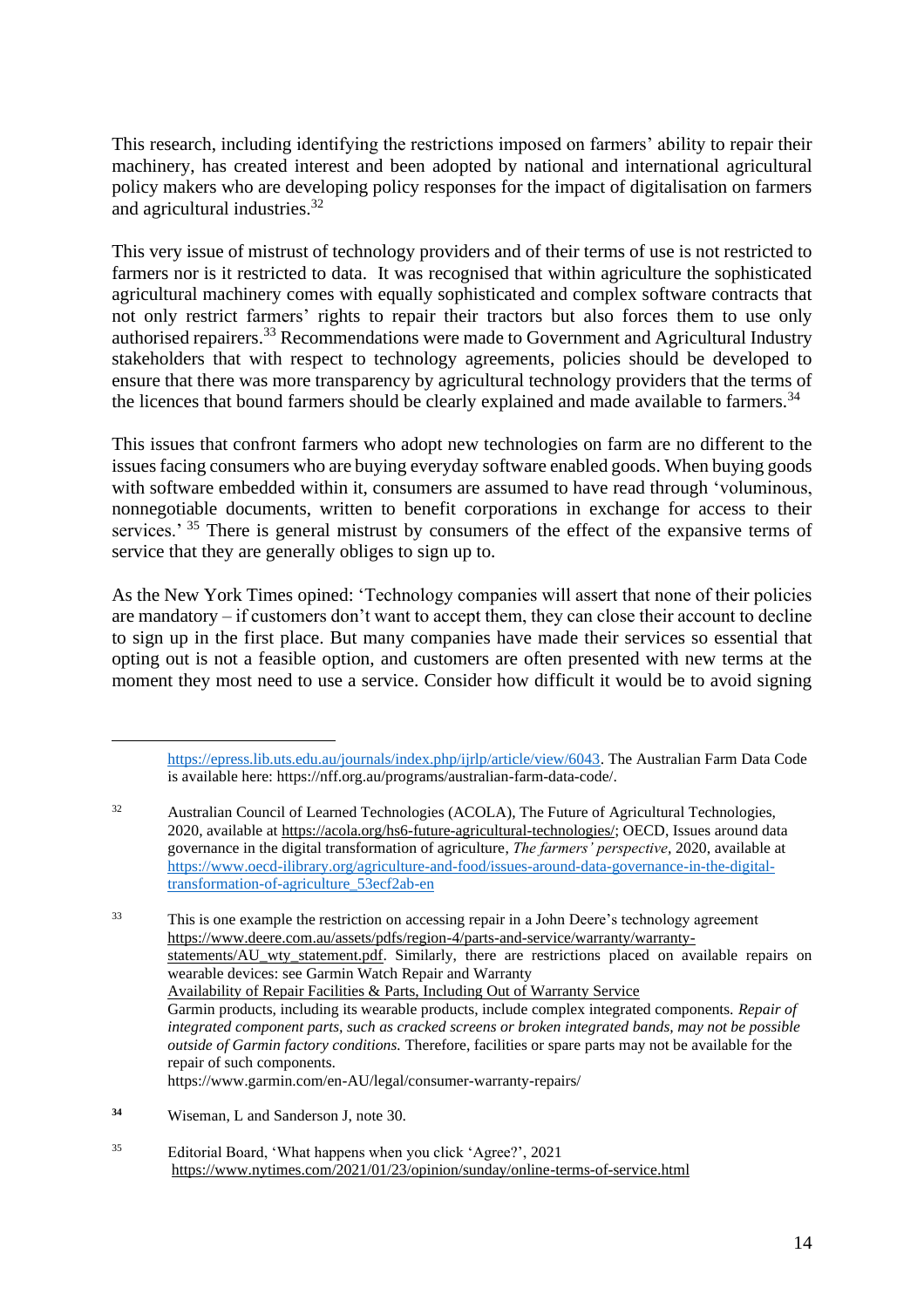up for a single Google product, let alone retrieve saved emails or photos , if the account has to be closed quickly.'<sup>36</sup>

"We have become so beaten down by this that we just accept it," he said. "The idea that anyone should be expected to read these terms of service is preposterous — they are written to discourage people from reading them." <sup>37</sup>

Rules that require corporations to provide greater transparency around their terms of service are required. The onus should be placed on manufacturers and corporations providing digital services that are linked to physical goods to provide simple explanations in plain English (or relevant languages) about key terms in their software licences, around a range of topics including the data collection and management, repairability, avenues for dispute resolution. Where products are particularly aimed at teenagers or young adults, the terms of service need to be written in such a way that is appropriate for the age of the purchaser of those goods. For example, a digital product or service that is aimed at 15 year old should be written in a way that a 15 year old can understand.

Examining some of the restrictive non-negotiated terms that contained within and the way in which these EULAs bind purchasers of software-enabled goods, often when the products are merely switched on, raises the issue of whether these terms could potentially fall within the scope of the 'unfair terms' provisions of the Australian Consumer Law.<sup>38</sup>

### **Trade Marks**

While manufacturers have used their trade marks to protect their spare parts and thus prevent use in unauthorised repair, Trade Marks can also be used in ways that could facilitate repair. Again, further research needs to be conducted to examine the way in which Trade Marks are being used to encourage and incentives repair. For example, trade marks could be used to inform consumers in a positive way of those businesses who can conduct quality repairs or that stock repaired.<sup>39</sup> Sanderson and Henriksen's in their article, "Certified Repairable: Using Trade Marks to Distinguish, Signal and Encourage Repair" provide an analysis and example of how Trade Marks could be used to encourage and facilitate repair services.<sup>40</sup>

#### **Trade Secrets**

Manufacturers often argue that a right to repair would impinge upon their trade secrets as repair information requires disclosure of proprietary information. In some cases, even the contracts between the technology provider and consumer are argued to be confidential. However, unlike

<sup>36</sup> Ibid.

<sup>37</sup> Ibid.

<sup>38</sup> Leanne Wiseman, note 8.

<sup>39</sup> Revolve logo and label: [https://www.zerowastescotland.org.uk/content/revolve-certification.](https://www.zerowastescotland.org.uk/content/revolve-certification)

<sup>40</sup> Sanderson and Henriksen's article, "Certified Repairable: Using Trade Marks to Distinguish, Signal and Encourage Repair" in Leanne Wiseman and Kanchana Kariyawasam (eds), 'Unlocking the Interface between IP and the Right to Repair' Special Edition, (2020) 31:2 *Australian Intellectual Property Journal* Special Edition.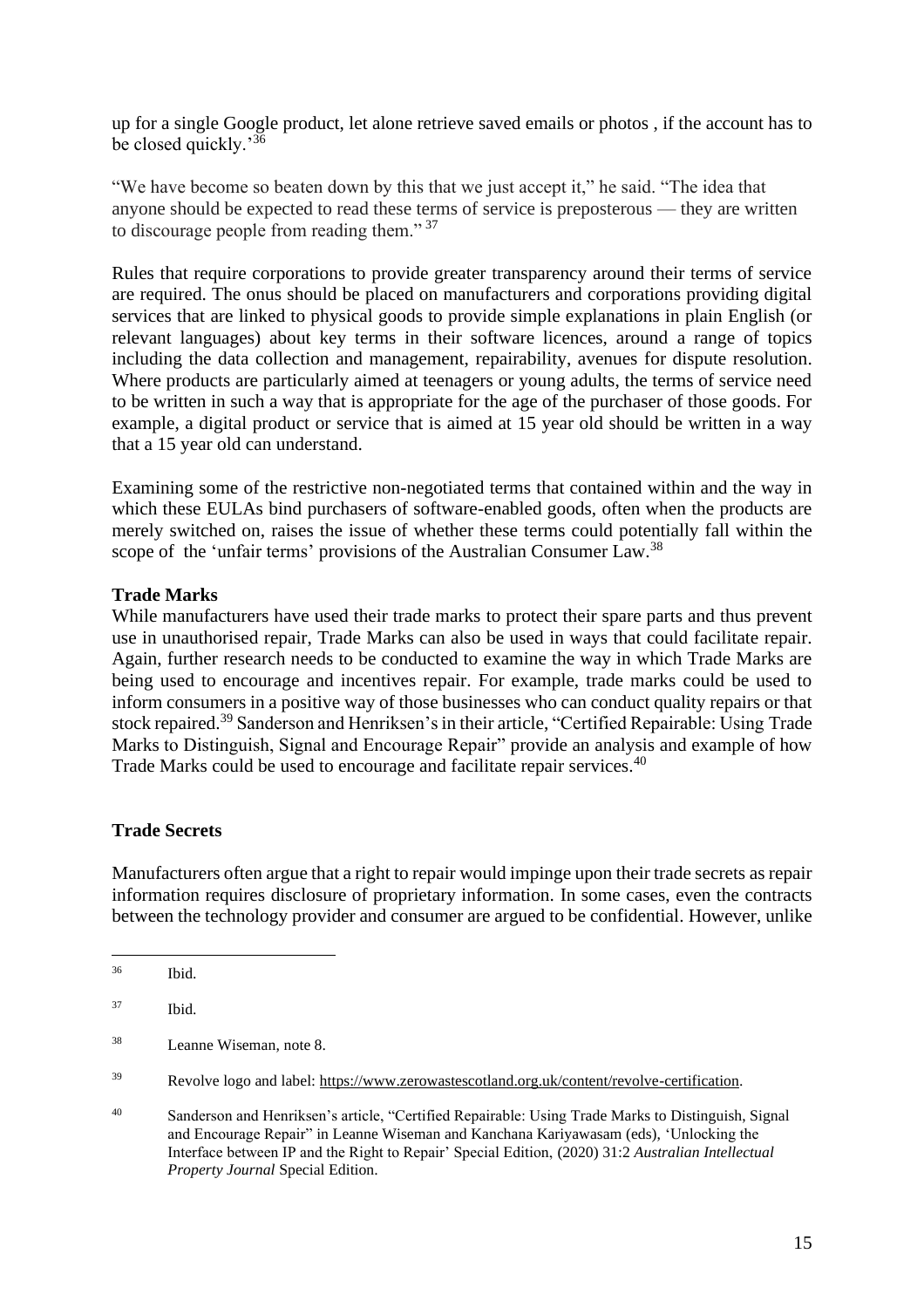the US, Australia protects trade secrets through the equitable action of breach of confidence and in many cases, basic product information would not be likely to be the subject of confidentiality. However, again as with all form of Intellectual Property regimes, further research and analysis is needed to full understand the tensions between consumer rights of repair and IP owners' rights and how those tensions could be resolved to ensure a balancing of rights between IP owners and consumers

# *INFORMATION REQUEST 8*

- *a) What policy reforms or suite of policies (if any) are necessary to facilitate a 'right to repair' in Australia?*
- *b) Are there any other barriers to repair and/or policy responses that the Commission should consider?*
- *c) What are the costs and the benefits of the various policy responses that have been proposed to facilitate repair (such as those outlined in table 1)?*
- *d) Are there other international policy measures or proposals that the Commission should consider as part of this inquiry?*

There are a myriad of international policy approaches<sup>41</sup> being adopted to respond to consumer's inability to repair, and the increasing problem of product obsolescence, the increasing Ewaste and the consequential environmental harm. The Commission has already identified the need for a range of policy responses to be investigated when examining how a Right to Repair may fit within Australia's legal and regulatory framework. Lessons can be learned from the US consumer rights approach as well as the EU environmental approach requiring manufacturers to take more responsibility for the products that they produce.

Interestingly, the EU is implementing a Right to Repair regime through the *EU EcoDesign Directive*, which comes into force in 2021 and requires manufacturers to create repairable goods and provide spare parts for up to 10 years. In addition, on 25 November 2020, Members of the European Parliament called for the EU Commission to "develop and introduce mandatory labelling, to provide clear, immediately visible and easy to understand information to consumers on the estimated lifetime and repairability of a product at the time of purchase".<sup>42</sup> These are but two of a raft of EU regulatory responses that are useful to examine as possible regulatory responses.

The recent introduction of the *French Repairability Index*, while not without weaknesses, shows that by placing more responsibility on manufacturers to be honest about the quality and expected lifespan of their products, will in turn, enable consumers to make more informed choices. We have seen evidence of this with the introduction of the Energy rating labels which

<sup>&</sup>lt;sup>41</sup> See detailed discussion of: the US approach in Leah Chan Grinvald and Ofer Tur-Sinai, 'The Right to Repair: Perspectives from the United States'; and the EU approach in Taina Pihlajarinne, 'European Steps to the Right to Repair: Towards a Comprehensive Approach to a Sustainable Lifespan of Products and Materials?' in Leanne Wiseman and Kanchana Kariyawasam (eds), 'Unlocking the Interface between IP and the Right to Repair' Special Edition, (2020) 31:2 *Australian Intellectual Property Journal* Special Edition.

<sup>42</sup> European Parliament, *Towards a More Sustainable Single Market for Business and Consumers, (2020/2021) (INI) Report*, [<https://www.europarl.europa.eu/doceo/document/A-9-2020-](https://www.europarl.europa.eu/doceo/document/A-9-2020-0209_EN.html) 0209 EN.html>.